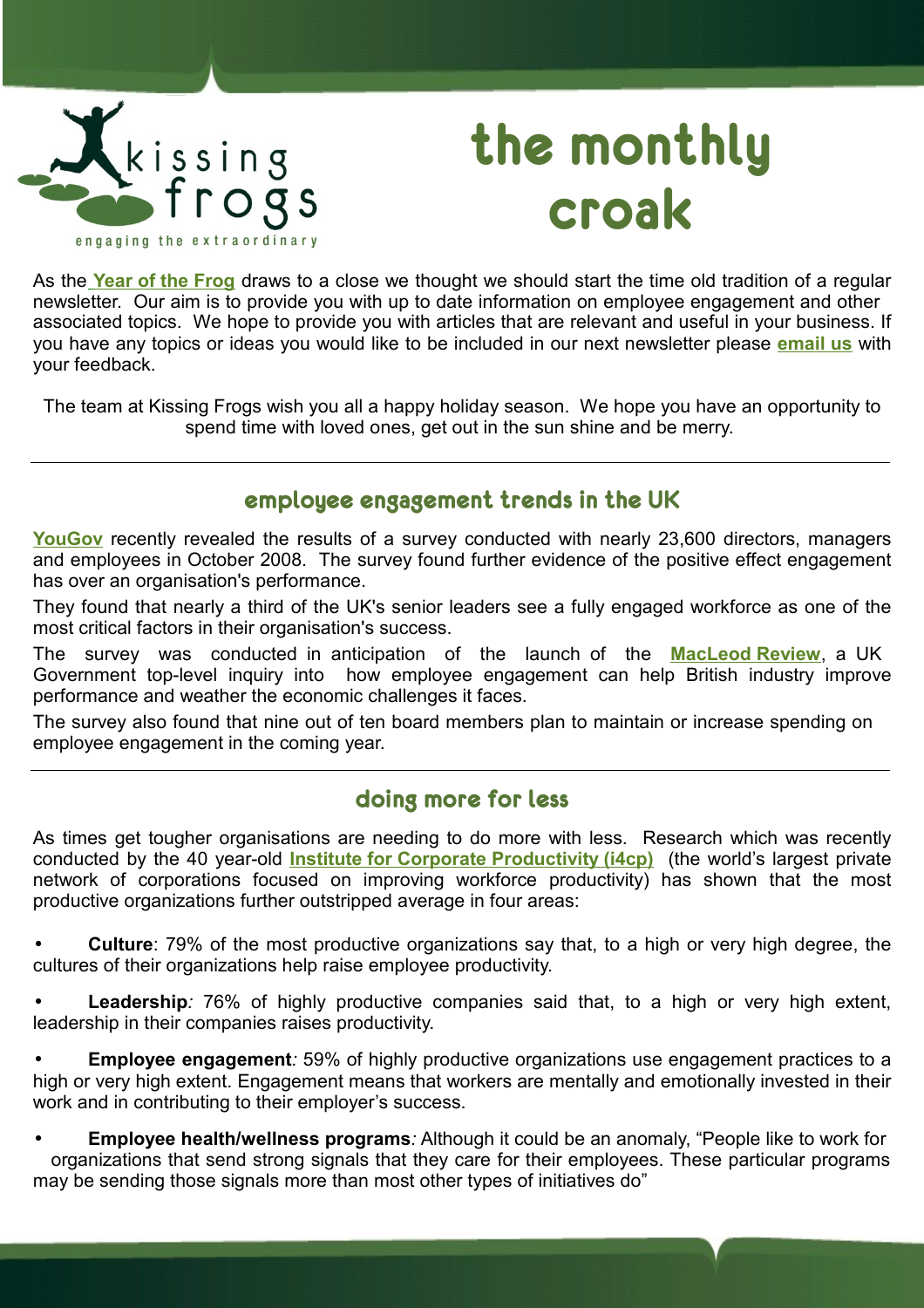# **cheap, easy & effective ways to recognise your employees**

If you get creative, great employee incentive ideas don't need to take a chunk out of your budget. Improve employee loyalty and increase profitability with simple communications, here are a few suggestions to get you started:

**A greeting card.** Leave a greeting card on the employee's desk with a simple message about how they're doing a great job, or thanks for finishing a report on a tight deadline.

**A simple 'thank you.'** Call the employee into your office, or stop by their work area to say 'thank you' for something great they've done recently.

**A small gift card for a lunch, enough to bring a friend.** It doesn't have to be to a fancy restaurant, just a little something that says thank you and enjoy lunch with a friend on the company's tab. **A free half-day.** Everyone likes to spend more time at home, or at least away from the office. So, let an employee know they've been doing a great job and they can take off early this Friday afternoon. **Some chocolate.** Enough said!!!

# **tips for creating & sustaining employee engagement in your organisation**

Let's face it, employees are not just humans 'doing;' they're human beings. Today's managers should make it a priority to get to know them so that they, in turn, can provide whatever's needed to keep their teams fully engaged in what they do. This creates wins for everyone. With that in mind, here are the first half of a set of nine management tips for creating and sustaining employee engagement (five this month, four more next month!):

#### **1) Let go of any negative opinions you may have about your employees.**

Approach each of them as a source of unique knowledge with something valuable to contribute to the company. Remember that you are co-creating the achievement of a vision with them.

#### **2) Make sure employees have everything they need to do their jobs.**

Remember when you started a new school year and you prepared by getting all new school supplies? Why not build just such an opportunity into your department simply by asking each staff member, or the team as a whole, "Do you have everything you need to be as competent as you can be?" Remember, just as marketplace and customer needs change daily, so do your employees' needs change.

#### **3) Clearly communicate what's expected of employees, what the company values and vision are, and how the company defines success.**

Employees can't perform well or be productive if they don't clearly know what it is they're there to do – and the part they play in the overall success of the company. Be sure to communicate your expectations - and to do it often.

#### **4) Get to know your employees**.

Especially their goals, their stressors, what excites them and how they each define 'success.' We do not suggesting you pry too deeply or start 'counselling' your team members. What we do suggest is that you show an interest in their wellbeing and that, when appropriate, you do what it takes to enable them to feel more fulfilled and better balanced.

#### **5) Make sure they are trained - and retrained - in problem solving and conflict resolution skills**.

These critical skills will help them interact better with you, their teammates, customers and suppliers. It's common sense - better communications reduce stress and increase positive out comes.

Ultimately, you must keep in mind that employees are a company's greatest assets. Their collective ideas, feedback and enthusiasm for what they do can help your business grow and succeed.